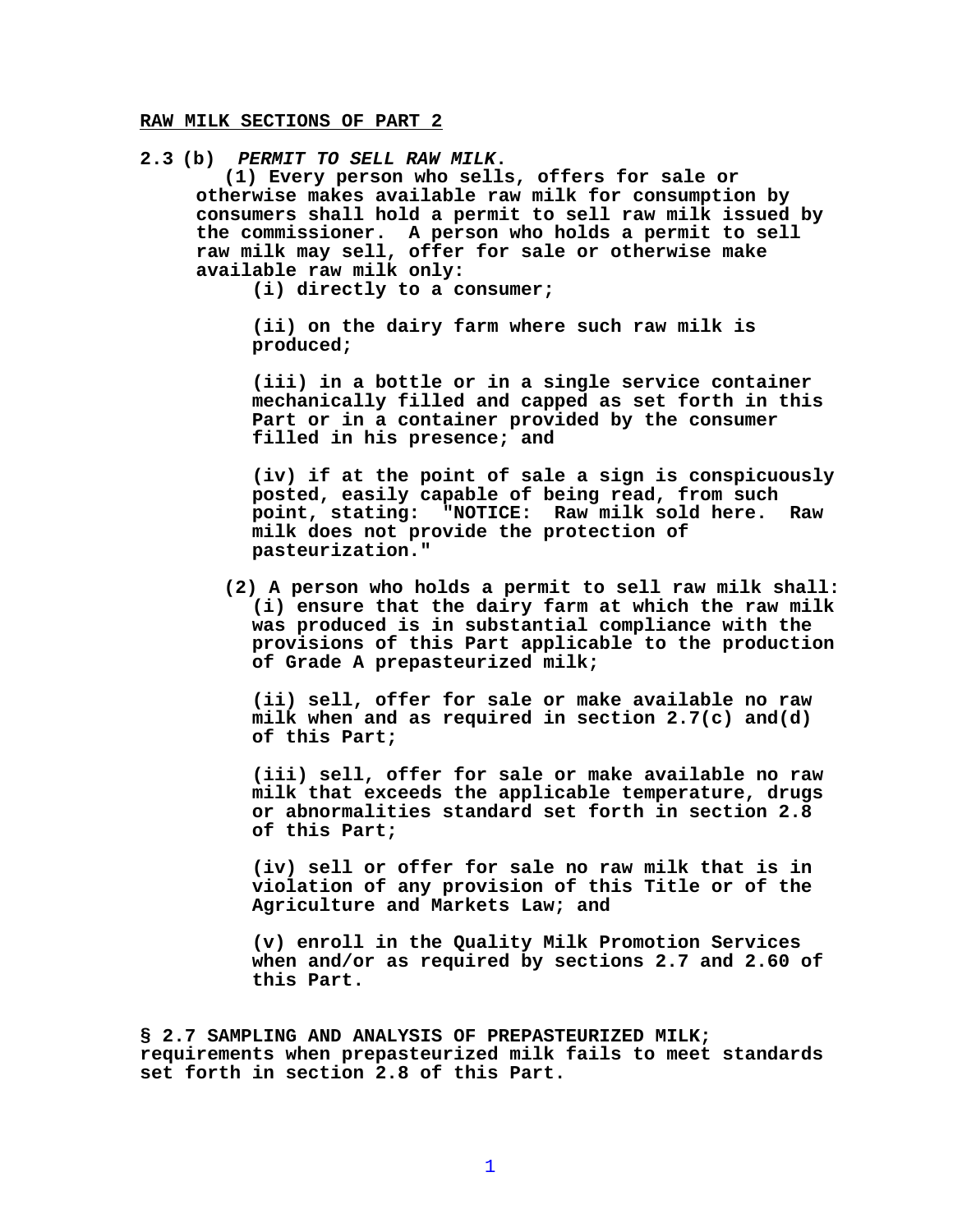**(a) A licensed technician who has been given a sample of prepasteurized milk or commingled milk to analyze shall promptly perform the appropriate test(s) at an officially designated laboratory and shall promptly notify the permit holder of the result of the test(s), in writing.**

**(b)** *Sampling and analysis of prepasteurized milk and commingled milk.*

**(1) The permit holder who controls the assembly of the milk shall ensure that a sample of prepasteurized milk is properly taken by a person licensed pursuant to Agriculture and Markets Law, section 57 each time prepasteurized milk is picked up from a dairy farm and that a sample of commingled milk is properly obtained at least once a month. At least once a month, an official sample of prepasteurized milk from each dairy farm and a sample of commingled milk shall be submitted to a licensed technician for analysis at an officially designated laboratory, to determine compliance with the standards set forth in section 2.8 of this Part. The licensed technician shall continuously maintain samples under adequate refrigeration and sanitary conditions until analyzed. Notwithstanding the foregoing, the permit holder shall ensure that a sample of commingled milk is properly obtained, for each load of milk shipped to a milk plant in a milk tank truck, and submitted to a licensed technician for analysis at an officially designated laboratory, to determine compliance with the drug standard set forth in section 2.8 of this Part. When a sample of commingled milk exceeds the drug standard set forth in this Part or is found to contain a drug at the non-actionable level, the samples from all dairy farms represented in the commingled sample shall be submitted to a licensed technician for analysis at an officially designated laboratory, to determine which sample(s) is/are in violation of such standard or which sample(s) contain(s) a drug at the non-actionable level. When a sample of commingled milk exceeds the drug standard set forth in this Part, the milk from which such sample was taken shall not be accepted or received.**

**(2) All sampling and analysis required to be made pursuant to this Part shall be made in compliance with the applicable provisions of Part 6 of this Title, Standard Methods for the Examination of Dairy Products and the PMO.**

**(c)** *Requirements when prepasteurized milk or raw milk exceeds bacterial limit.*

**(1) When an official sample of prepasteurized milk or raw milk has been analyzed and determined to exceed the bacterial limit set forth in section 2.8 of this Part,**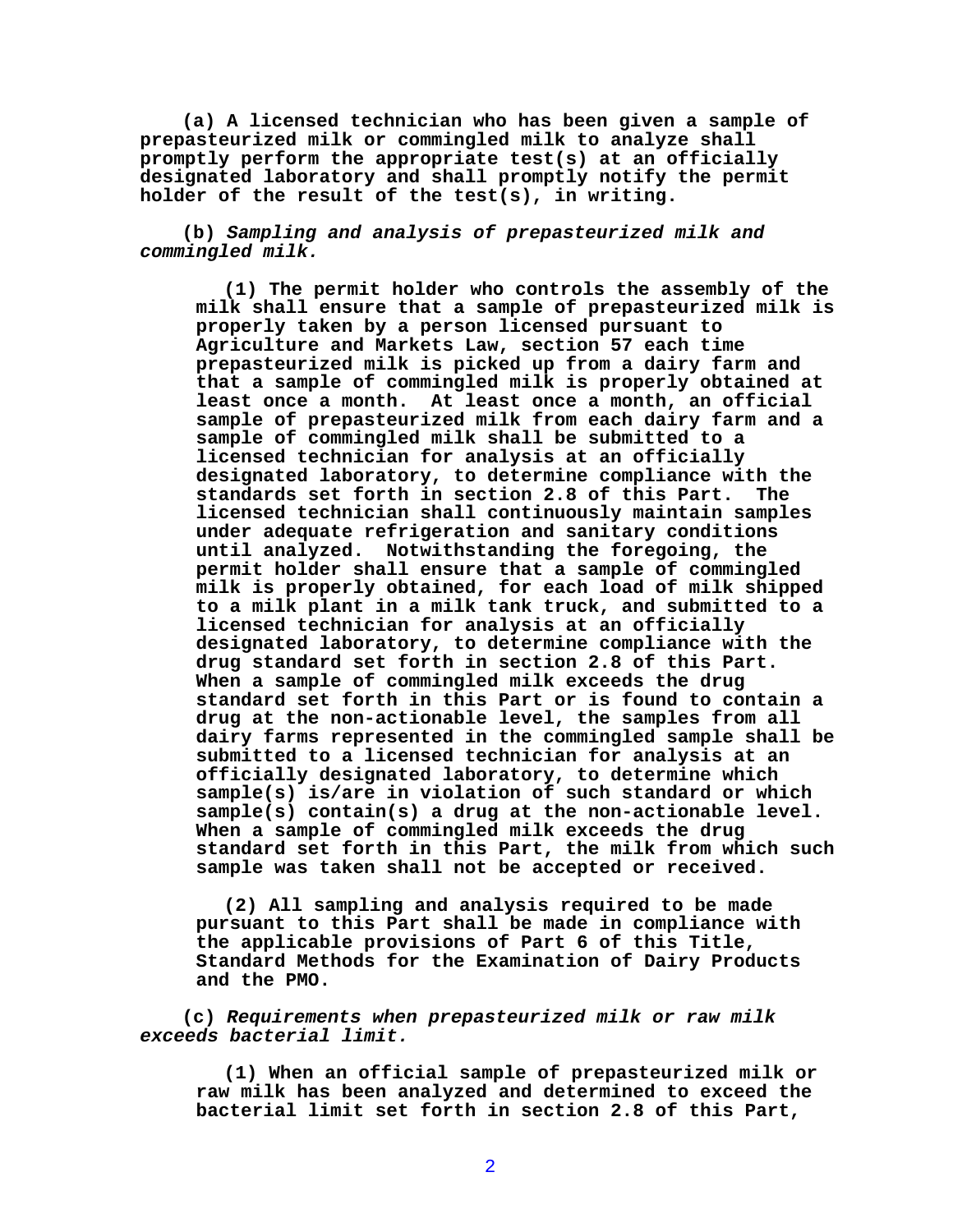**the certified milk inspector or an employee of the Division of Milk Control in the case of a producer-dealer or raw milk producer, shall notify the dairy farmer, producer-dealer or raw milk producer, as the case may be, of the results of the analysis and shall inspect the dairy farm to determine the cause.**

**(2) Whenever two of a series of four consecutive official samples exceed the bacterial limit, another official sample of prepasteurized milk or raw milk, as the case may be, shall be taken from three to twenty-one days after notification and shall be submitted to a licensed technician for analysis at an officially designated laboratory, and the dairy farmer, producerdealer or raw milk producer shall be informed by the certified milk inspector or by an employee of the Division of Milk Control, as applicable, that no prepasteurized milk or raw milk may be shipped, processed or sold if three of any series of five consecutive official samples exceed the bacterial limit.** 

**(3) After the prepasteurized milk of a dairy farmer or producer-dealer is no longer prohibited from being shipped or processed, or after the raw milk of a raw milk producer is no longer prohibited from being sold, offered for sale or made available pursuant to the provisions of this section, four official samples of prepasteurized milk or raw milk from different milkings shall be taken within a five to twenty-one day period. No more than two official samples shall be taken during any one seven day period. Such official samples shall be submitted to a licensed technician for analysis at an officially designated laboratory. The official samples required to be taken pursuant to the provisions of this paragraph shall not be considered to be part of a prior series of samples.**

*(d) Requirements when prepasteurized milk or raw milk exceeds the somatic cells standard.* 

**(1) When an official sample of prepasteurized milk or raw milk has been analyzed and determined to exceed the somatic cells standard set forth in section 2.8 of this Part, the certified milk inspector or an employee of the Division of Milk Control in the case of a producer-dealer or raw milk producer, shall notify the dairy farmer, producer-dealer or raw milk producer as the case may be, of the results of the analysis and another official sample of prepasteurized milk or raw milk shall be taken from five to twenty-one days after notification ("the official recheck sample") and submitted to a licensed technician for analysis at an officially designated laboratory.**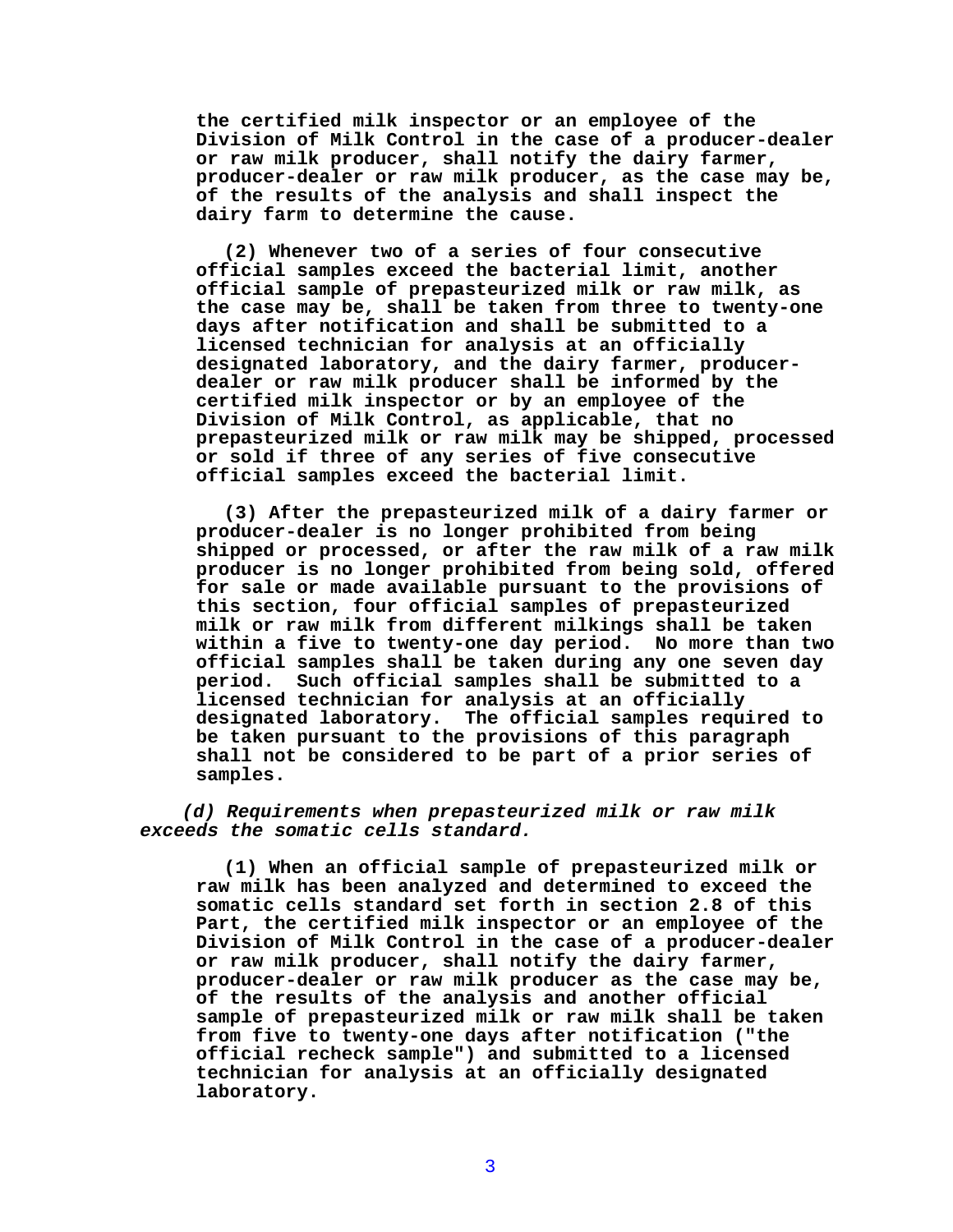**(2) When an official recheck sample has been analyzed and determined to exceed the somatic cells standard, the certified milk inspector or employee of the Division of Milk Control, as applicable, shall notify the dairy farmer, producer-dealer or raw milk producer of the results of the analysis and inform him that he must, within ten days, enroll in the Quality Milk Promotion Services program ("QMPS"). The dairy farmer, producerdealer or raw milk producer shall remain properly enrolled in the QMPS program for at least six months from the date of enrollment and until three of a series of four consecutive official samples are analyzed and determined to be in compliance with the somatic cells standard.**

**(3) Whenever two of a series of four consecutive official samples exceed the somatic cells standard, another official sample of prepasteurized milk or raw milk, as the case may be, shall be taken from five to twenty-one days after notification and shall be properly submitted to a licensed technician for analysis at an officially designated laboratory, and the dairy farmer, producer-dealer or raw milk producer shall be informed by the certified milk inspector or by an employee of the Division of Milk Control, as applicable, that no prepasteurized milk or raw milk may be shipped, processed or sold if three of any series of five consecutive samples exceed the somatic cells standard. The dairy farmer, producer-dealer or raw milk producer shall also be informed by the certified milk inspector or by an employee of the Division of Milk Control, as applicable, that he must, within ten days, enroll in the QMPS program and remain properly enrolled therein for at least six months and until three of a series of four consecutive official samples are analyzed and determined to be in compliance with the somatic cells standard.**

**(4) After the prepasteurized milk of a dairy farmer or producer-dealer is no longer prohibited from being shipped or processed, or after the raw milk of a raw milk producer is no longer prohibited from being sold, offered for sale or made available pursuant to the provisions of this section, four official samples of prepasteurized milk or raw milk from different milkings shall be taken within a five to twenty-one day period. No more than two samples shall be taken during any one seven day period. Such samples shall be submitted to a licensed technician for analysis at an approved laboratory. The samples required to be taken pursuant to the provisions of this paragraph shall not be considered to be part of a prior series of samples.**

**(e)** *Requirements when prepasteurized milk exceeds the drug standard.* **When a sample of prepasteurized milk has been**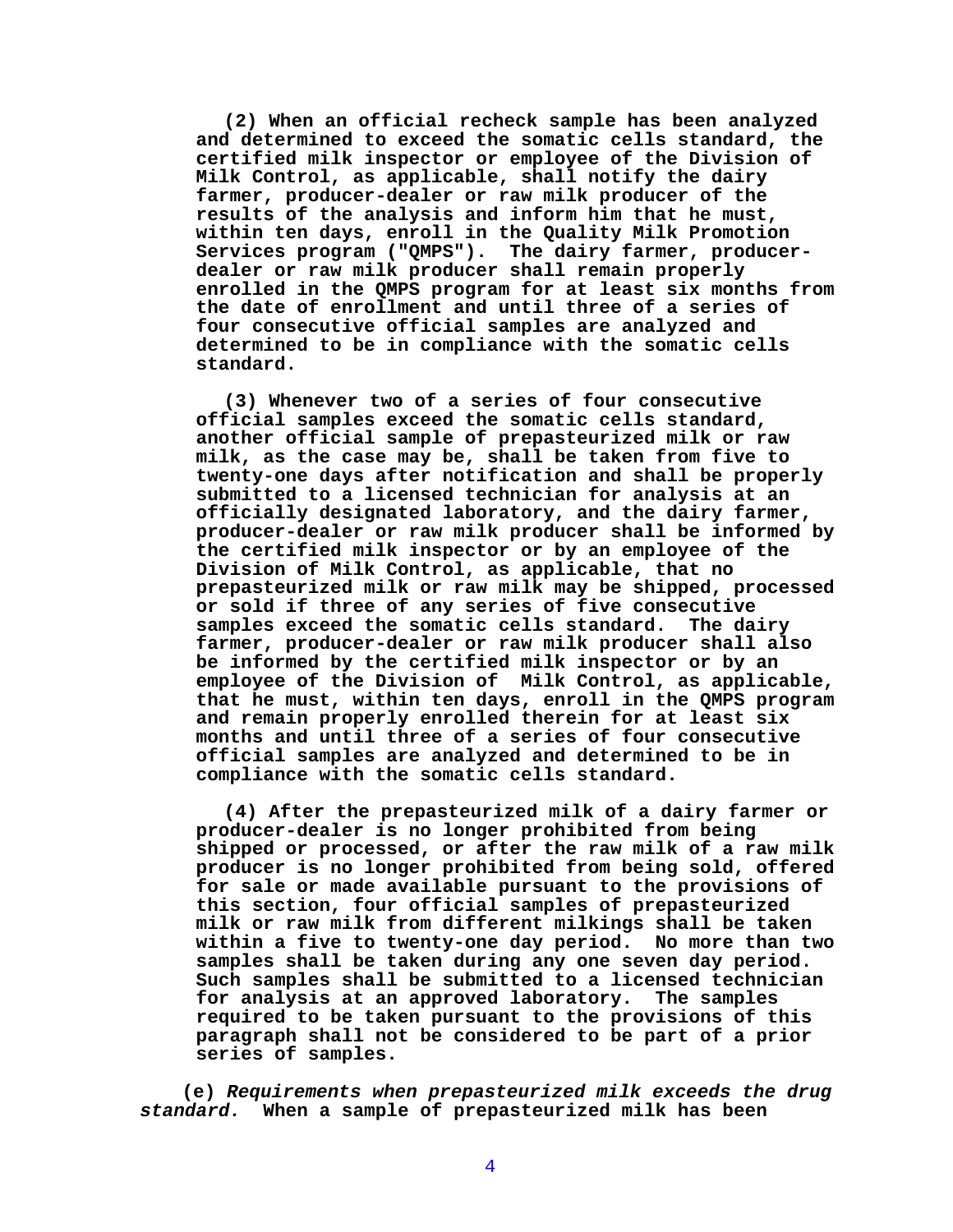**determined to exceed the drug standard set forth in section 2.8 of this Part, the certified milk inspector shall immediately notify the dairy farmer of the results of the analysis and shall inform him** 

**(1) that no prepasteurized milk may be shipped until the milk no longer exceeds the drug standard and for a period of at least:**

**(i) two days from the date the prepasteurized milk was determined to exceed the drug standard if such excessive sample was the first excessive sample in a twelve month period; or**

**(ii) four days from the date the prepasteurized milk was determined to exceed the drug standard, if such excessive sample was the second or more excessive sample in a twelve month period; and**

**(2) that he shall immediately contact a licensed veterinarian, inform such licensed veterinarian that his milk has been found to contain a drug, meet with such licensed veterinarian as soon as practicable after contacting him, and in no event later than thirty days thereafter, and review with such licensed veterinarian the provisions of the Milk and Dairy Beef Residue Prevention Protocol. Immediately after such review, the dairy farmer shall sign the certificate at page 57 of the Protocol and retain it for at least two years. Notwithstanding the provisions of subparagraphs 1(i) and (ii) of this subdivision, prepasteurized milk that does not exceed the drug standard may be shipped if the dairy farmer pays a penalty to the permit holder who receives his milk, in an amount equal to the value of such prepasteurized milk at the applicable uniform price or, if there is no applicable uniform price, at the generally prevailing price.**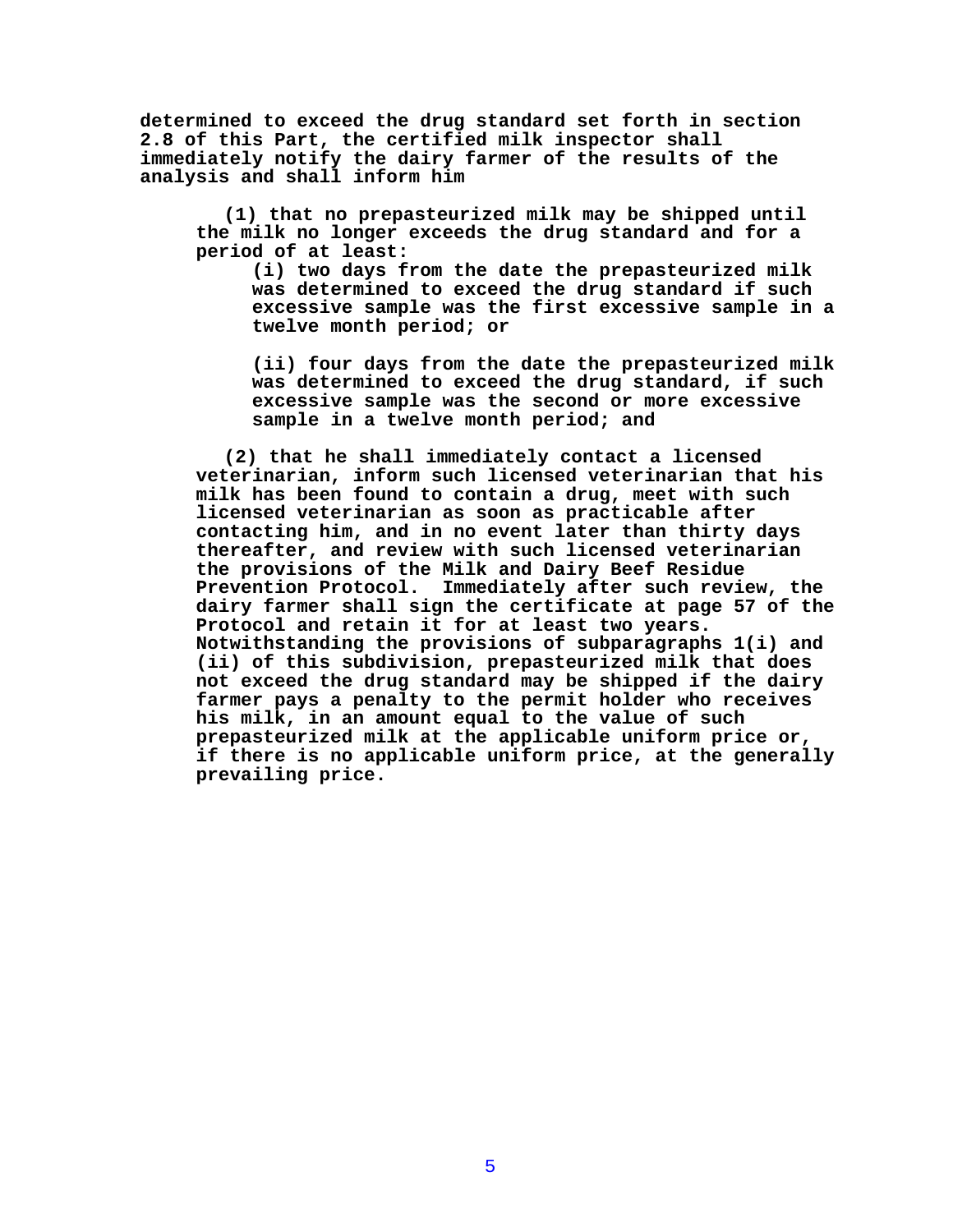## **§ 2.8 QUALITY STANDARDS**

*MILK AND MILK PRODUCTS*

- **Prepasteurized milk Temperature...... Cooled to 45ºF (7ºC)** or less within two hours **after milking, provided that the blend temperatures following subsequent milkings shall not exceed 50ºF**
	- **Bacterial limits.. Individual producer milk not to exceed 100,000 per ml. prior to commingling with other producer milk. Not to exceed 300,000 per ml. as commingled milk prior to pasteurization.**

**(10ºC).**

- **Sediment.......... Less than 1.5 mg. on individual producer milk; less than 1.0 mg. on commingled producer milk as determined by the provisions of 1 NYCRR Part 12.**
- **Drugs.............. Not to exceed the applicable standard or tolerance set forth in transmittals supplementing the PMO bearing identification numbers M-1-94-4, IMS-a-30, M-1-91-6, M-1-92-1, M-1-92-10, M-1-92-14, and M-a-86, more fully described in section 2.2(kk)(14), (15),(16),(17),(20),(21) and (22) of this Part. Abnormalities...... Milk to have normal odor and appearance. Somatic cells...... Not to exceed 1,000,000 per ml., except that after 7/1/93, not to exceed 750,000 per ml.**

**for prepasteurized milk** 

**from cows.**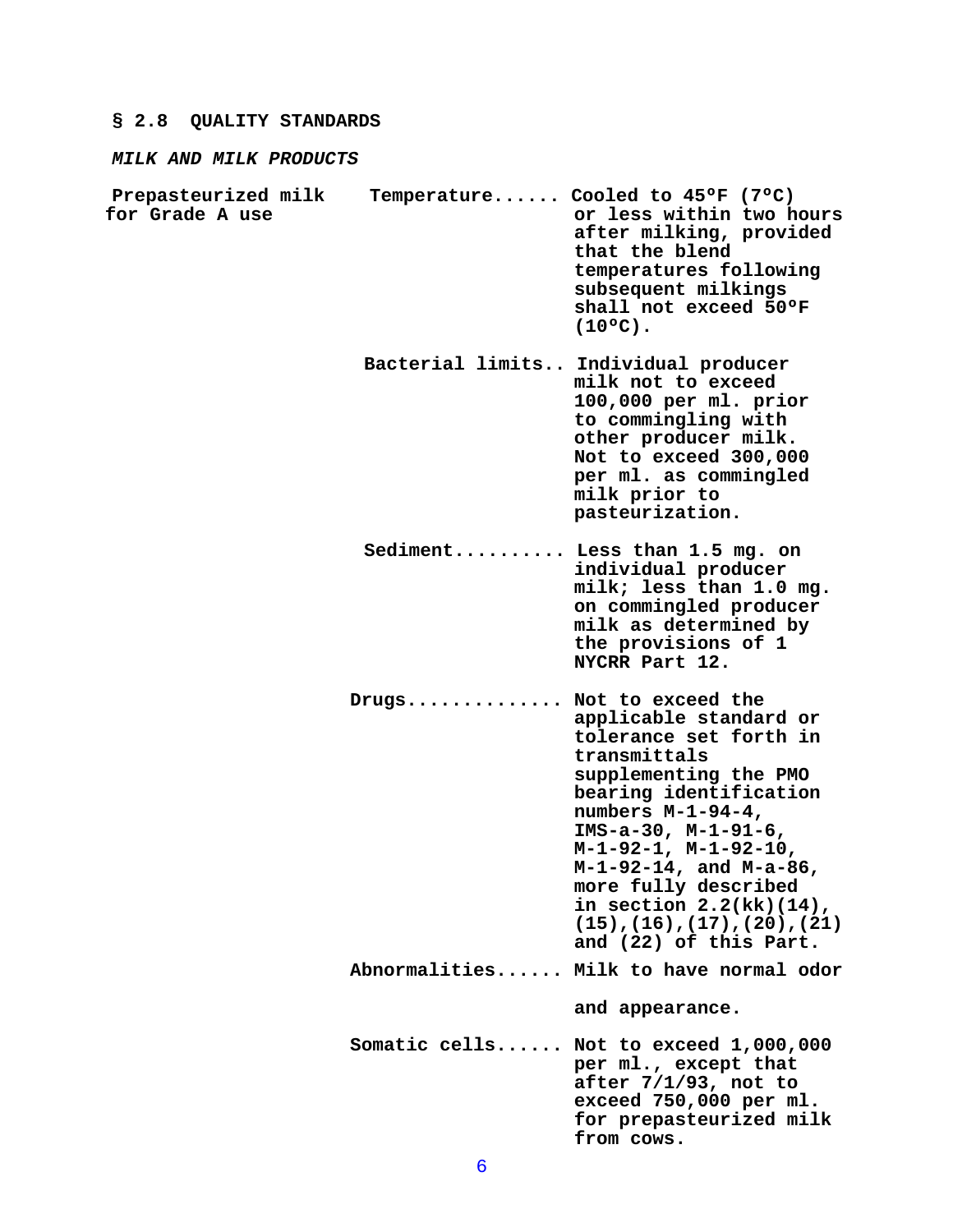**Prepasteurized milk Temperature........ In cans, cooled to 55ºF for non-Grade A use (13ºC)or lower within 2 hours after milking and delivered to the plant at 60ºF (16ºC) or lower. In bulk, cooled to 45ºF (7ºC) or less within 2 hours provided that the blend temperatures following subsequent milkings shall not exceed 50ºF (10ºC). Bacterial limits... Not to exceed 1,000,000 per ml. prior to**

**commingling with other producer milk. Not to exceed 3,000,000 per ml. as commingled milk prior to pasteurization.**

**Drugs.............. Not to exceed the applicable standard or tolerance set forth in transmittals supplementing the PMO bearing identification numbers M-1-94-4, IMS-a-30, M-1-91-6, M-1-92- 1, M-1-92-10, M-1-92-14, and M-a-86 more fullydescribed in section 2.2(kk)(14),(15),(16), (17),(20),(21), and (22) of this Part.**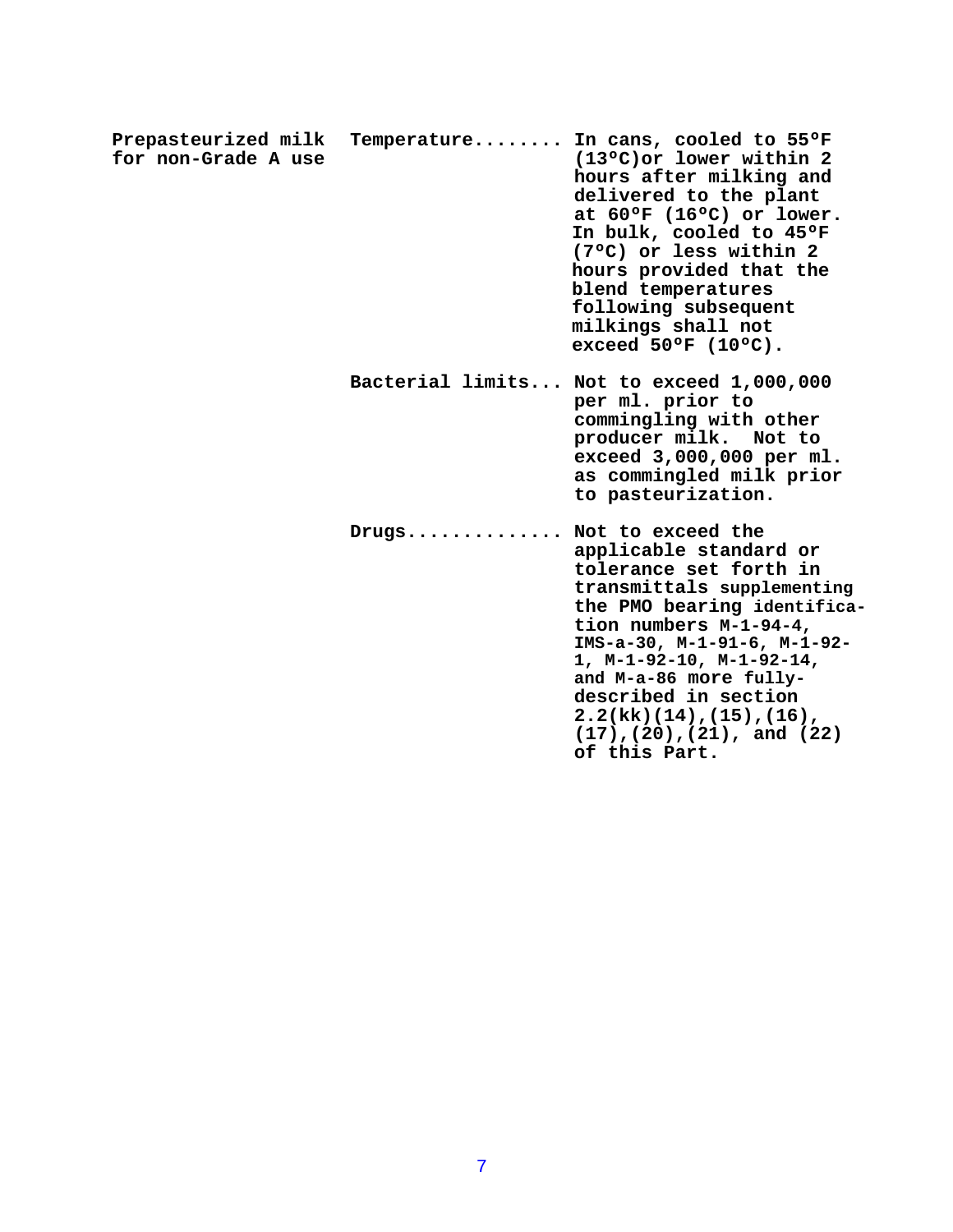**Sediment........... Less than 1.5 mg on individual producer milk; less than 1.0 mg on commingled producer milk as determined by the provisions of 1 NYCRR Part 12. Abnormalities...... Has normal odor and appearance. Somatic cells...... Not to exceed 1,000,000 per ml except that after 7/1/93, not to exceed 750,000 per ml. for prepasteurized milk from cows.** Pasteurized milk Temperature........ Cooled to 45°F (7°C)<br>lowfat milk, or less and maintain **lowfat milk, or less and maintained** skim milk, milk thereat. **products, goat milk, goat milk products, sheep milk and sheep milk products, melloream, frozen desserts and frozen dessert mix Bacterial limits\*.. 20,000 per ml except with respect to frozen desserts, not to exceed 100,000 per ml. Coliform........... Not to exceed 10 per ml. except with respect to frozen desserts, not to exceed 20 per ml.; provided, that in the case of bulk milk transport tank shipments, shall not exceed 100 per ml. \_\_\_\_\_\_\_\_\_\_\_\_\_\_\_**

**\*Not applicable to cultured products.**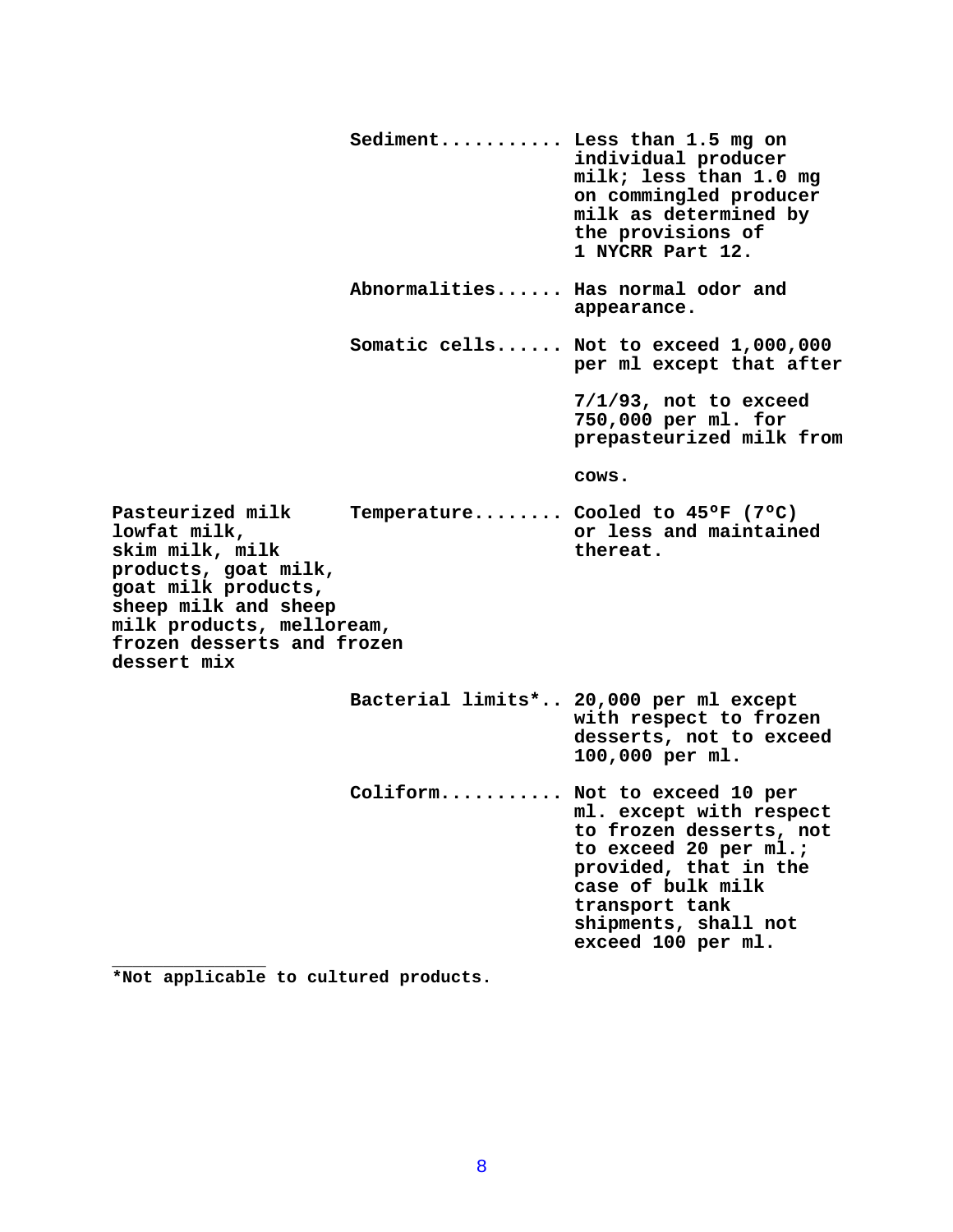|          |                                 | Phosphatase Less than 1 microgram<br>per ml. by the Scharer<br>Rapid Method or<br>equivalent.                                                                                                                                                                                                                                                                      |
|----------|---------------------------------|--------------------------------------------------------------------------------------------------------------------------------------------------------------------------------------------------------------------------------------------------------------------------------------------------------------------------------------------------------------------|
|          | Drugs Not to exceed the         | applicable standard or<br>tolerance set forth in<br>transmittals<br>supplementing the PMO<br>bearing identification<br>numbers M-1-94-4, IMS-a-<br>30, $M-1-91-6$ , $M-1-92-1$ ,<br>$M-1-92-10$ , $M-1-92-14$ ,<br>and M-a-86 more fully<br>described in section<br>$2.2(kk)$ , $(14)$ , $(15)$ , $(16)$ ,<br>$(17)$ , $(20)$ , $(21)$ and $(22)$<br>of this Part. |
| Raw milk |                                 | Temperature Cooled to $45^{\circ}$ F (7 $^{\circ}$ C).                                                                                                                                                                                                                                                                                                             |
|          | Bacterial limits 30,000 per ml. |                                                                                                                                                                                                                                                                                                                                                                    |
|          | Drugs Not to exceed the         | applicable standard or<br>tolerance set forth in<br>transmittals<br>supplementing the PMO<br>bearing identification<br>numbers M-1-94-4, IMS-a-<br>30, $M-1-91-6$ , $M-1-92-1$ ,<br>M-1-92-10, M-1-92-14 and                                                                                                                                                       |
|          |                                 | M-a-86, more fully-<br>described in section<br>$2.2(kk)(14)$ , $(15)$ , $(16)$ ,<br>$(17)$ . $(20)$ , $(21)$ and $(22)$<br>of this Part.                                                                                                                                                                                                                           |
|          |                                 | Sediment Less than 1.5 mg as<br>determined by the<br>provisions of 1 NYCRR<br>Part 12.                                                                                                                                                                                                                                                                             |
|          |                                 | Abnormalities Milk to have normal odor<br>and appearance.                                                                                                                                                                                                                                                                                                          |
|          |                                 | Somatic cells Not to exceed 1,000,000<br>per ml except that after<br>$7/1/93$ , not to exceed<br>750,000 per ml. for raw<br>milk from cows.                                                                                                                                                                                                                        |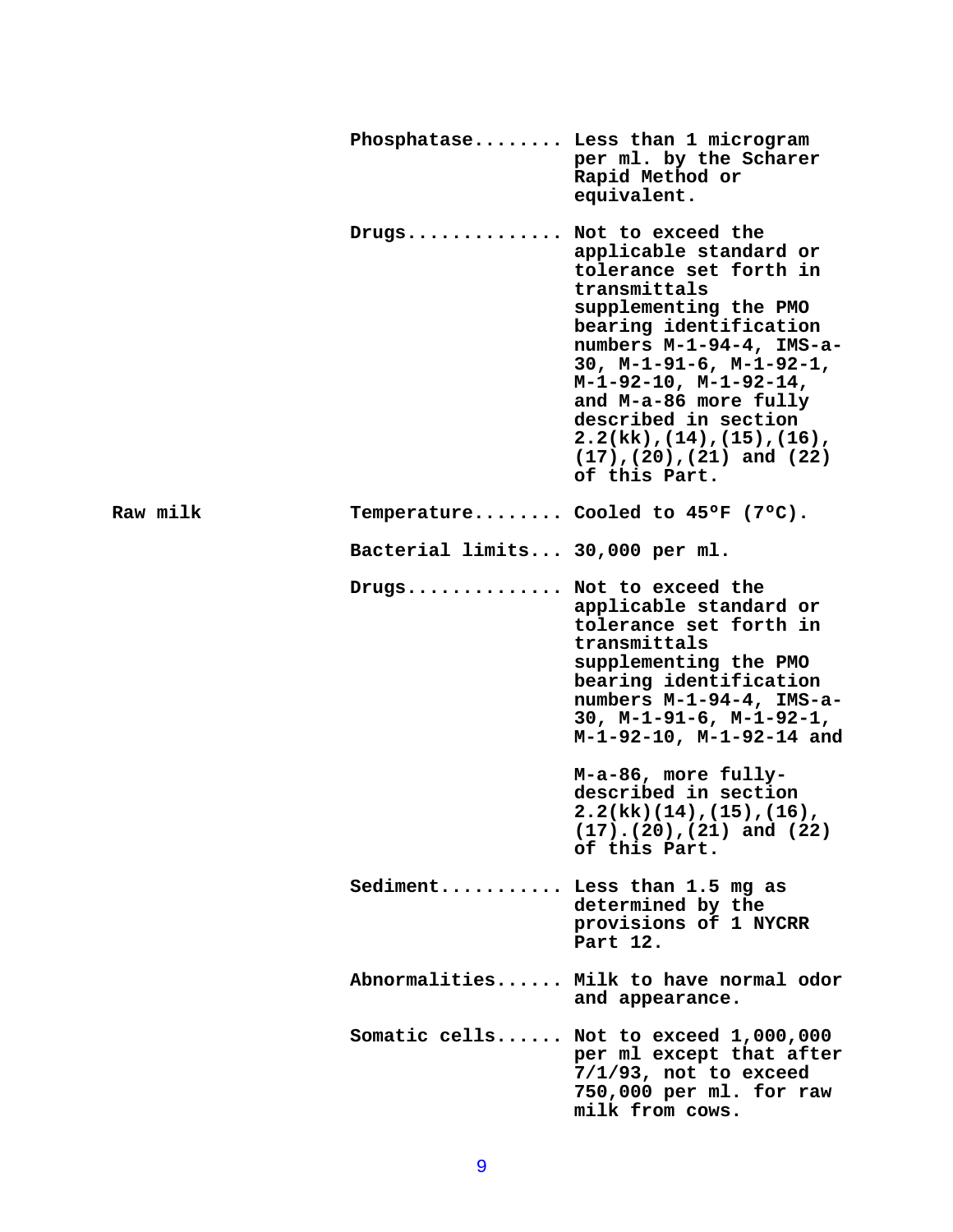**Pasteurized Temperature........ Same as pasteurized milk. cultured products Coliform........... Same as pasteurized milk. Phosphatase........ Same as pasteurized milk. Butter, 80% cream, plastic cream, mixtures of butterfat, sugar or sweetening agent, moisture and flavoring shall conform to the following: SPC not to exceed 100,000 per gram, Coliform count not to exceed 20 per gram, yeast and/or mold not to exceed 100 per gram. Nonpasteurized SPC not to exceed frozen desserts 100,000 per gram, coliform count not to exceed 20 per gram.** Whipped cream, instant **SPC** not to exceed whipped cream, instant 100,000 per **topping, milkshake gram, coliform count not to exceed 20 per gram.**

**Dry whole milk when used as an ingredient in a frozen dessert or a Grade A non-storable milk product shall be U.S.D.A. Extra grade or its equivalent. Nonfat dry milk, dry whey and dry buttermilk when used as an ingredient in a frozen dessert or a Grade A nonstorable milk product shall meet the requirements of U.S.D.A. extra grade or its equivalent. Fats and oils other than from milk shall conform to the applicable provisions of the United States Food, Drug and Cosmetic Act as amended or those of any applicable State regulation for fats and oils of food grade standard.**

**Condensed milk, condensed whey SPC not to exceed mixes, blends and similar 100,000 per gram,**  products received in bulk **coliform** count not **shall conform to the following: to exceed 100 per gram**

Milk products and goat milk **Not to exceed the products separated from milk normal except** temperature and drug products separated from milk **or goat milk heated between standard and** 

Milk products and goat milk **Not to exceed the products separated from milk temperature and drug or goat milk heated to a standard and bacterial**  temperature greater than **limit** for pasteurized **125ºF and less than 161ºF milk, lowfat milk, skim** 

bacterial limit for **prepasteurized milk for Grade A use.**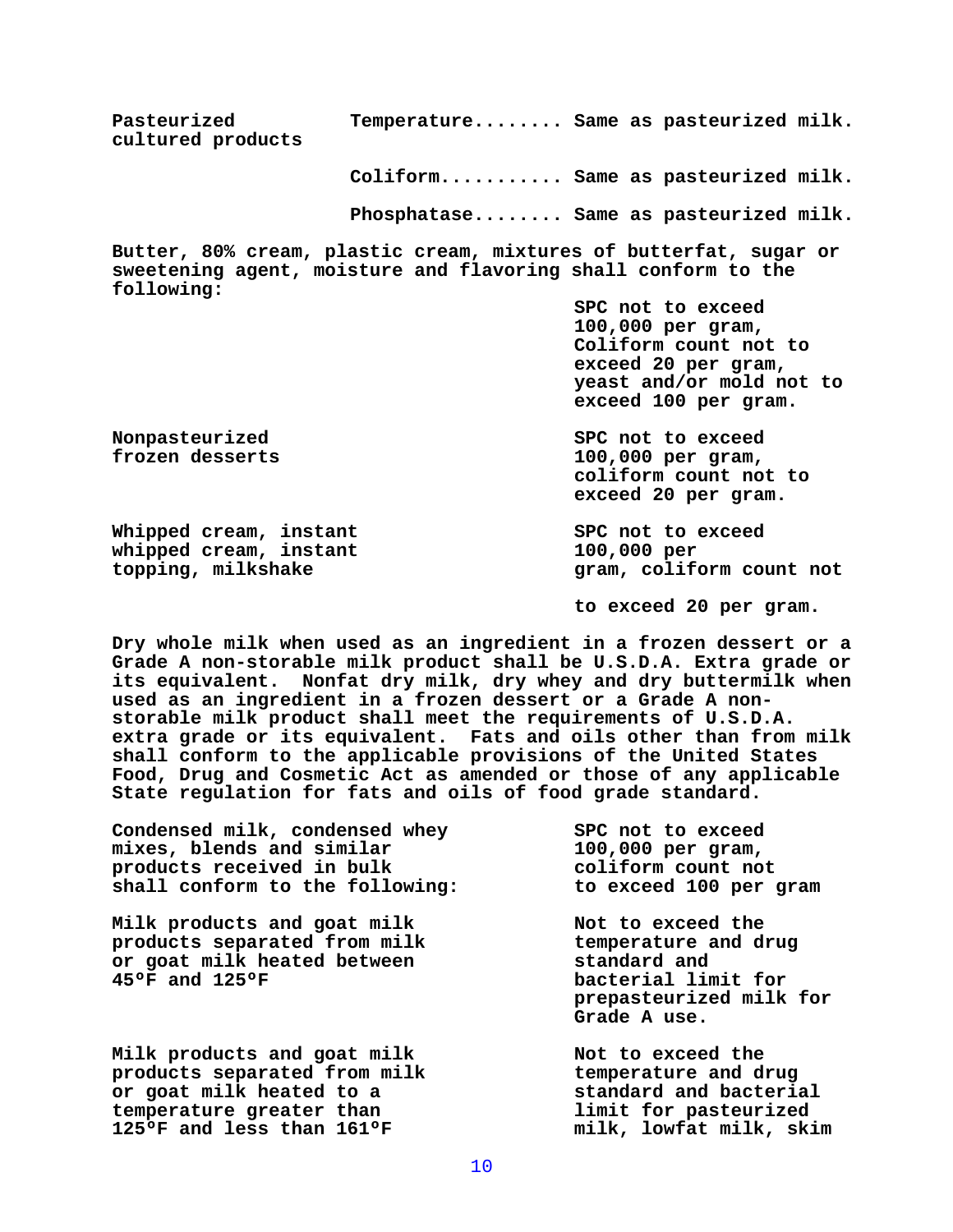**milk, milk products, goat milk, goat milk products and frozen desserts.**

## **§ 2.58 ANIMAL HEALTH.**

**(a) All milk for manufacturing or processing shall be from herds which are located in an accredited or modified accredited tuberculosis area as determined by the U.S. Department of Agriculture; provided, that herds located in an area that fails to maintain such accredited status shall have been accredited by said department as tuberculosis-free, or shall have passed an annual tuberculosis test.** 

**(b) All milk for pasteurization shall be from herds under the cooperative State-Federal brucellosis eradication program and located in a classified brucellosis-free or Class A state, as defined by the U.S. Department of Agriculture. If located in Class B or C state, they shall meet U.S. Department of Agriculture requirements for an individually certified herd. All brucellosis reactors disclosed on blood agglutination tests shall be separated immediately from the milking herd.**

**(c) For diseases other than brucellosis and tuberculosis, the Department of Agriculture and Markets may require such physical, chemical or bacteriological tests as it deems necessary. The diagnosis of other diseases in dairy cattle shall be based upon the findings of a licensed veterinarian or a veterinarian in the employ of the Department of Agriculture and Markets. Any diseased animal disclosed by such test(s) shall be disposed of as the Department directs.**

## **§ 2.60 ANIMAL HEALTH REQUIREMENTS FOR RAW MILK SALES FOR PERMITTEES SELLING RAW MILK.**

**(a) Permittees selling raw cow or goat milk shall be in compliance with regulations for the detection and control of tuberculosis contained in Section 2.58 of this Part.**

**(b) Permittees selling raw cow milk shall participate in the Division of Animal Industry milk ring testing program. Individual blood agglutination tests shall be performed on all animals in the herd following a positive reaction to the ring test.**

**(c) Permittees selling raw goat milk shall have individual blood agglutination tests made on each adult animal each year.**

**(d) Whenever any milking animal is found to be infected with brucellosis as indicated by the blood agglutination test, all distribution of raw milk from that herd shall be immediately suspended. The permittee shall comply with the procedures and directives of the Division of Animal Industry regarding infected**